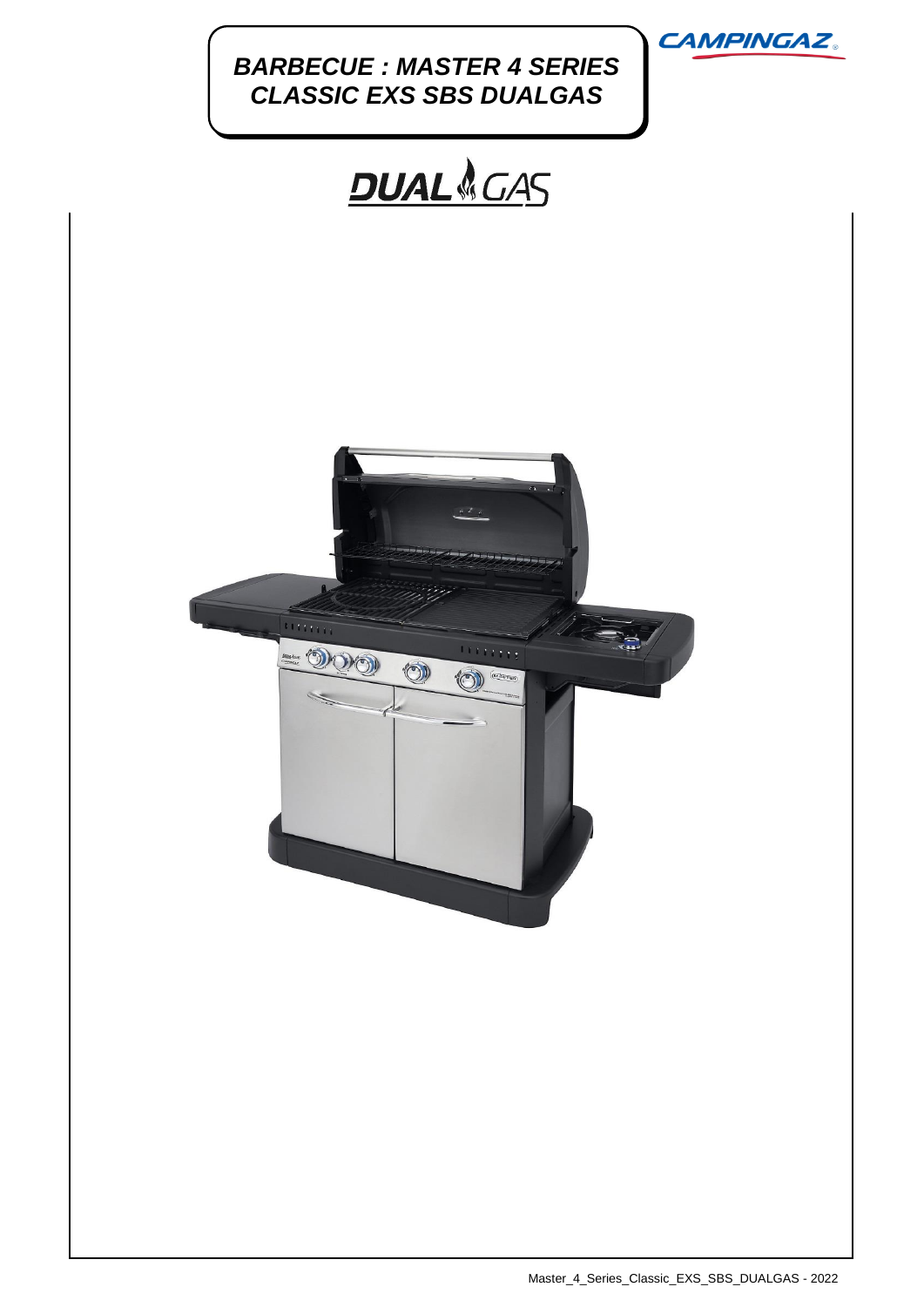

Master\_4\_Series\_Classic\_EXS\_SBS\_DUALGAS - 2022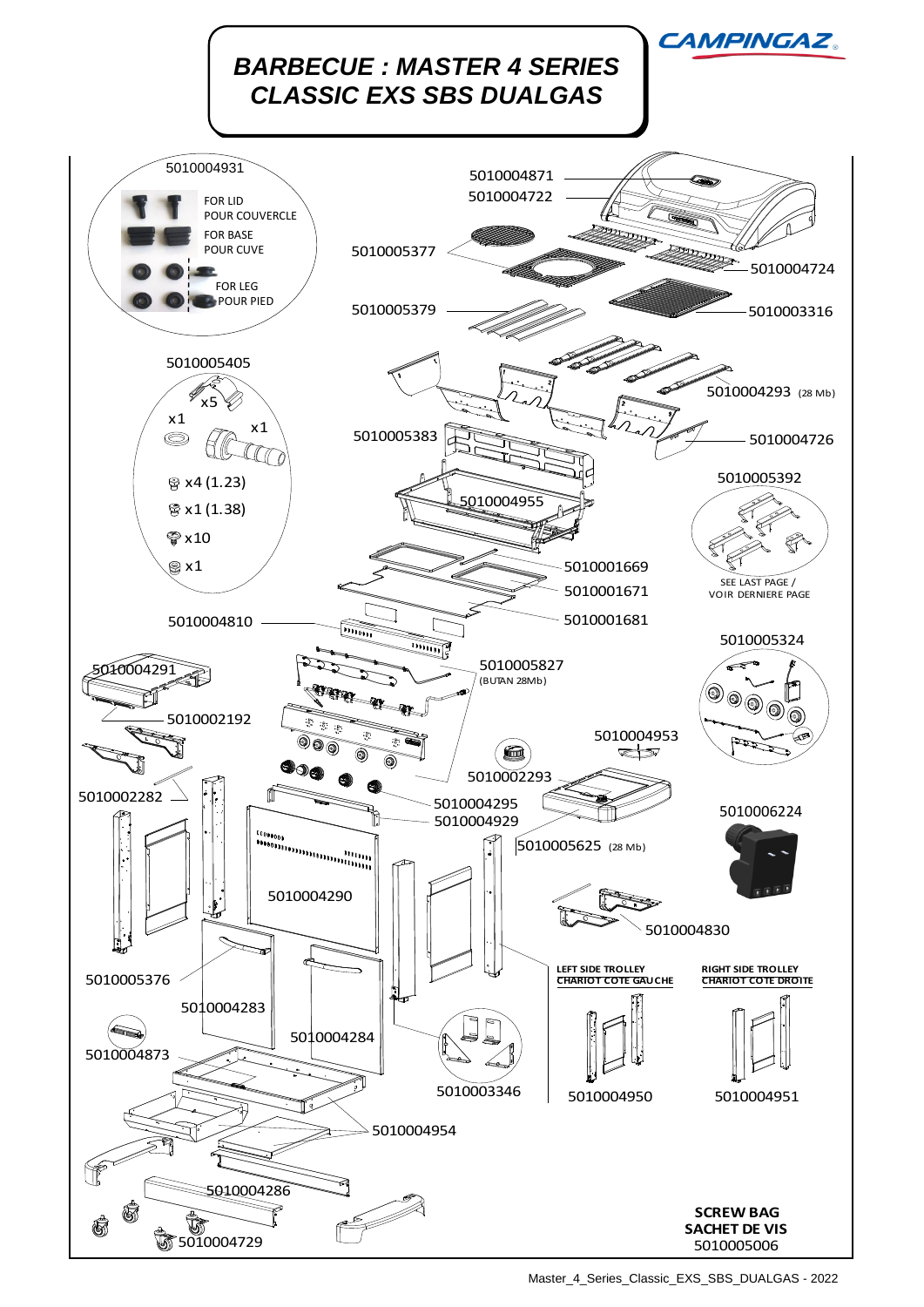

## *BARBECUE : MASTER 4 SERIES CLASSIC EXS SBS DUALGAS*

| <b>SPARE PARTS</b><br>REF. | <b>POINTS</b> | <b>EN DESCRIPTIONS</b>                                                                              | <b>FR DESCRIPTIONS</b>                                                              |
|----------------------------|---------------|-----------------------------------------------------------------------------------------------------|-------------------------------------------------------------------------------------|
| 5010001669                 | 30            | <b>GREASE DRAWER TENT</b>                                                                           | TENTE TIROIR RAMASSE GRAISSE                                                        |
| 5010001671                 | 50            | <b>GREASE PLATE (x1)</b>                                                                            | PLATEAU RAMASSE GRAISSE (x1)                                                        |
| 5010001681                 | 60            | <b>HEAT SHIELD</b>                                                                                  | <b>PARE CHALEUR</b>                                                                 |
| 5010002192                 | 40            | <b>USTENSIL HOOK</b>                                                                                | PORTE USTENSILES                                                                    |
| 5010002282                 | 30            | REINFORCEMENT WIRE SIDE SHELF                                                                       | FIL RENFORT ETAGERE                                                                 |
| 5010002293                 | 50            | <b>KNOB FOR SIDE STOVE</b>                                                                          | <b>VOLANT POUR RECHAUD LATERAL</b>                                                  |
| 5010003316                 | 260           | REVERSIBLE ENAMELLED CAST IRON COOKING   PLAQUE DE CUISSON FONTE EMAILLEE<br><b>GRIDDLE - MATTE</b> | <b>REVERSIBLE - MATE</b>                                                            |
| 5010003346                 | 40            | AXLE SUPPORTS FOR DOORS (MOD. 2016 AND<br>AFTER) + 2 CHASSIS SQUARES                                | SUPPORTS AXE PORTES (MOD. A PARTIR DE<br>2016) + 2 EQUERRES CHASSIS                 |
| 5010004283                 | 290           | LEFT DOOR WITHOUT HANDLE - STAINLESS<br><b>STEEL</b>                                                | PORTE GAUCHE SANS POIGNEE - INOX                                                    |
| 5010004284                 | 290           | RIGHT DOOR WITHOUT HANDLE - STAINLESS<br><b>STEEL</b>                                               | PORTE DROITE SANS POIGNEE - INOX                                                    |
| 5010004286                 | 190           | <b>SKIRT</b>                                                                                        | <b>JUPE</b>                                                                         |
| 5010004290                 | 130           | <b>REAR PANEL</b>                                                                                   | PANNEAU ARRIERE                                                                     |
| 5010004291                 | 190           | LEFT SIDE TABLE W/ USTENSIL HOOK                                                                    | ETAGERE GAUCHE AVEC PORTE USTENSILES                                                |
| 5010004293                 | 180           | STAINLESS STEEL BURNER 28Mb                                                                         | <b>BRULEUR INOX 28Mb</b>                                                            |
| 5010004295                 | 60            | KNOB (X3)                                                                                           | VOLANT (X3)                                                                         |
| 5010004722                 | 980           | STAINLESS STEEL LID WITH THERMOMETER                                                                | COUVERCLE INOX AVEC THERMOMETRE                                                     |
| 5010004724                 | 90            | <b>WARMING GRID (X2)</b>                                                                            | <b>GRILLE DE MIJOTAGE (X2)</b>                                                      |
| 5010004726                 | 320           | KIT OF REMOVABLE PARTS (FIREBOX)                                                                    | KIT DE PARTIES AMOVIBLES (CUVE)                                                     |
| 5010004729                 | 70            | SET OF WHEELS (x2)                                                                                  | <b>ENSEMBLE ROUES (x2)</b>                                                          |
| 5010004810                 | 60            | TOP FRONT PANEL WITH SHIELD (X2)                                                                    | CONSOLE HAUT AVEC ECRAN THERMIQUE (X2)                                              |
| 5010004830                 | 60            | SIDE SHELF SUPPORTS (RIGHT AND LEFT) -<br><b>TEXTURED DARK GREY</b>                                 | SUPPORTS ETAGERE (DROITE ET GAUCHE) -<br><b>GRAINE GRIS FONCE</b>                   |
| 5010004871                 | 90            | THERMOMETER WITH NUTS                                                                               | THERMOMETRE AVEC ECROUS                                                             |
| 5010004873                 | 50            | <b>MAGNETS (X2)</b>                                                                                 | AIMANTS (X2)                                                                        |
| 5010004929                 | 50            | TROLLEY TOP REINFORCEMENT BAR                                                                       | BARRE SUPERIEURE DE RENFORT CHARIOT                                                 |
| 5010004931                 | 50            | LID PADS(x2) + BASE CUSHIONS(x2) + LEG<br>GROMMETS(x4)                                              | PATINS COUVERCLE(x2) + BOUCHONS CUVE(x2)<br>+ RONDELLES PIED(x4)                    |
| 5010004950                 | 210           | LEFT SIDE PANEL W/ LEGS (MOD. 2018-2019)                                                            | PANNEAU GAUCHE AVEC PIEDS (MOD. 2018-<br>2019)                                      |
| 5010004951                 | 210           | RIGHT SIDE PANEL W/ LEGS (MOD. 2018-2019)                                                           | PANNEAU DROITE AVEC PIEDS (MOD. 2018-<br>2019)                                      |
| 5010004953                 | 60            | SIDE STOVE PAN SUPPORT                                                                              | SUPPORT DE CASSEROLE RECHAUD LATERAL                                                |
| 5010004954                 | 250           | CHASSIS (MOD. 2018 AND AFTER)                                                                       | CHASSIS (MOD. A PARTIR DE 2018)                                                     |
| 5010004955                 | 210           | BASE FRAME (MOD. 2018 AND AFTER)                                                                    | CADRE SUPPORT DE CUVE (MOD. A PARTIR DE<br>2018)                                    |
| 5010005006                 | 80            | <b>SCREW BAG</b>                                                                                    | SACHET DE VIS                                                                       |
| 5010005324                 | 320           | ELECTRONIC IGNITION SET                                                                             | KIT ALLUMAGE ELECTRONIQUE                                                           |
| 5010005376                 | 120           | CHROMED STEEL HANDLE (LEFT OR RIGHT) +<br>SCREWS (MOD. 2019 AND AFTER)                              | POIGNEE ACIER CHROME (GAUCHE OU<br>DROITE) + VIS (MOD. A PARTIR DE 2019)            |
| 5010005377                 | 270           | ENAMELLED CAST IRON COOKING GRID (FRAME<br>+ CIRCLE) - MATTE (MOD. 2019 AND AFTER)                  | GRILLE DE CUISSON FONTE EMAILLEE (CADRE<br>+ CERCLE) - MATE (MOD. A PARTIR DE 2019) |
| 5010005379                 | 50            | STAINLESS STEEL HEAT DIFFUSEUR (X1)                                                                 | DIFFUSEUR DE CHALEUR INOX (X1)                                                      |
| 5010005383                 | 200           | STAINLESS STEEL WINDSHIELD                                                                          | PAREVENT INOX                                                                       |
| 5010005392                 | 180           | KIT OF ELECTRODES + HOUSINGS                                                                        | KIT ELECTRODES + SUPPORTS                                                           |
| 5010005405                 | 90            | NATURAL GAS KIT (6 INJECTORS + 4 HOLE<br>REDUCERS + NATURAL GAS CONNECTOR)                          | KIT GAZ NATUREL (6 INJECTEURS + 4<br>REDUCTEURS VENTURI + ABOUT GAS NAT.)           |
| 5010005625                 | 600           | SIDE BURNER TABLE WITH STAINLESS STEEL<br>HOSE 28Mb                                                 | ETAGERE RECHAUD LATERAL AVEC TUYAU<br>INOX 28Mb                                     |
| 5010005827                 | 900           | <b>CONTROL PANEL + WIRES</b><br>(BACKLIGHTING+IGNITION) + STOVE PIPE 28Mb<br>(BUTAN)                | CONSOLE + CABLAGE (ECLAIRAGE+ALLUMAGE)<br>+ TUBULURE RECHAUD 28Mb (BUTANE)          |